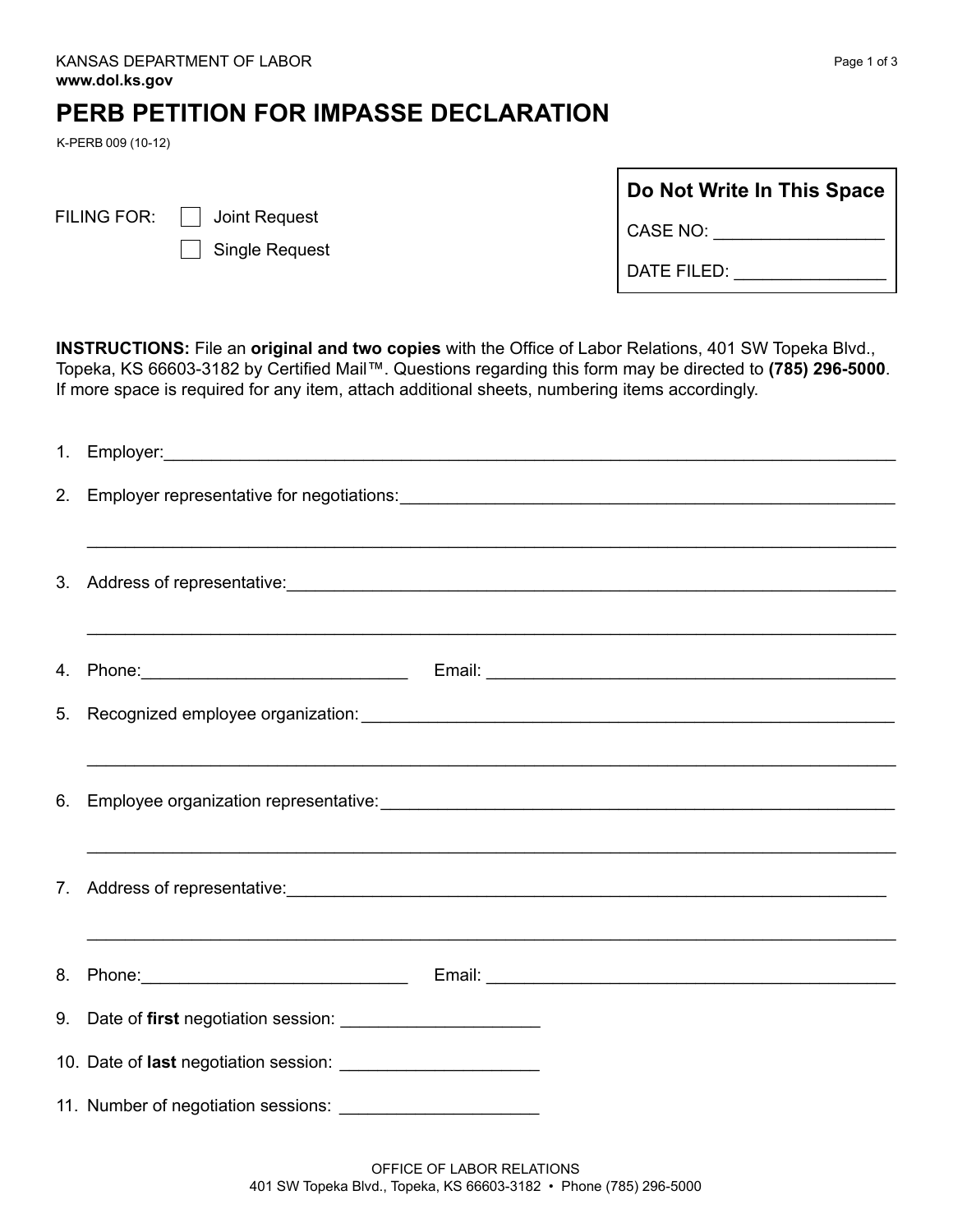K-PERB 009 (10-12)

## 12. LIST:

- 1) Each specific subject upon which the parties have failed to reach agreement
- 2) Whether the employer submitted a proposal, counter-proposal or explanation for rejection of a proposal on that subject
- 3) Whether the employee organization submitted a proposal on that subject
- 4) The total number of negotiation sessions at which substantial discussions on that subject took place
- 5) Does the party/parties believe impasse has been reached on that subject?

| (1)<br>Subject | $(2)$<br>Has the<br>employer<br>presented<br>proposals/counter? | $(3)$<br>Has the employee<br>organization<br>presented<br>proposals/counter? | $(4)$<br>Total<br>number<br>of negotiation<br>sessions | $(5)$<br>Has<br>impasse<br>been<br>reached? |
|----------------|-----------------------------------------------------------------|------------------------------------------------------------------------------|--------------------------------------------------------|---------------------------------------------|
|                |                                                                 |                                                                              |                                                        |                                             |
|                |                                                                 |                                                                              |                                                        |                                             |
|                |                                                                 |                                                                              |                                                        |                                             |
|                |                                                                 |                                                                              |                                                        |                                             |
|                |                                                                 |                                                                              |                                                        |                                             |
|                |                                                                 |                                                                              |                                                        |                                             |
|                |                                                                 |                                                                              |                                                        |                                             |
|                |                                                                 |                                                                              |                                                        |                                             |
|                |                                                                 |                                                                              |                                                        |                                             |